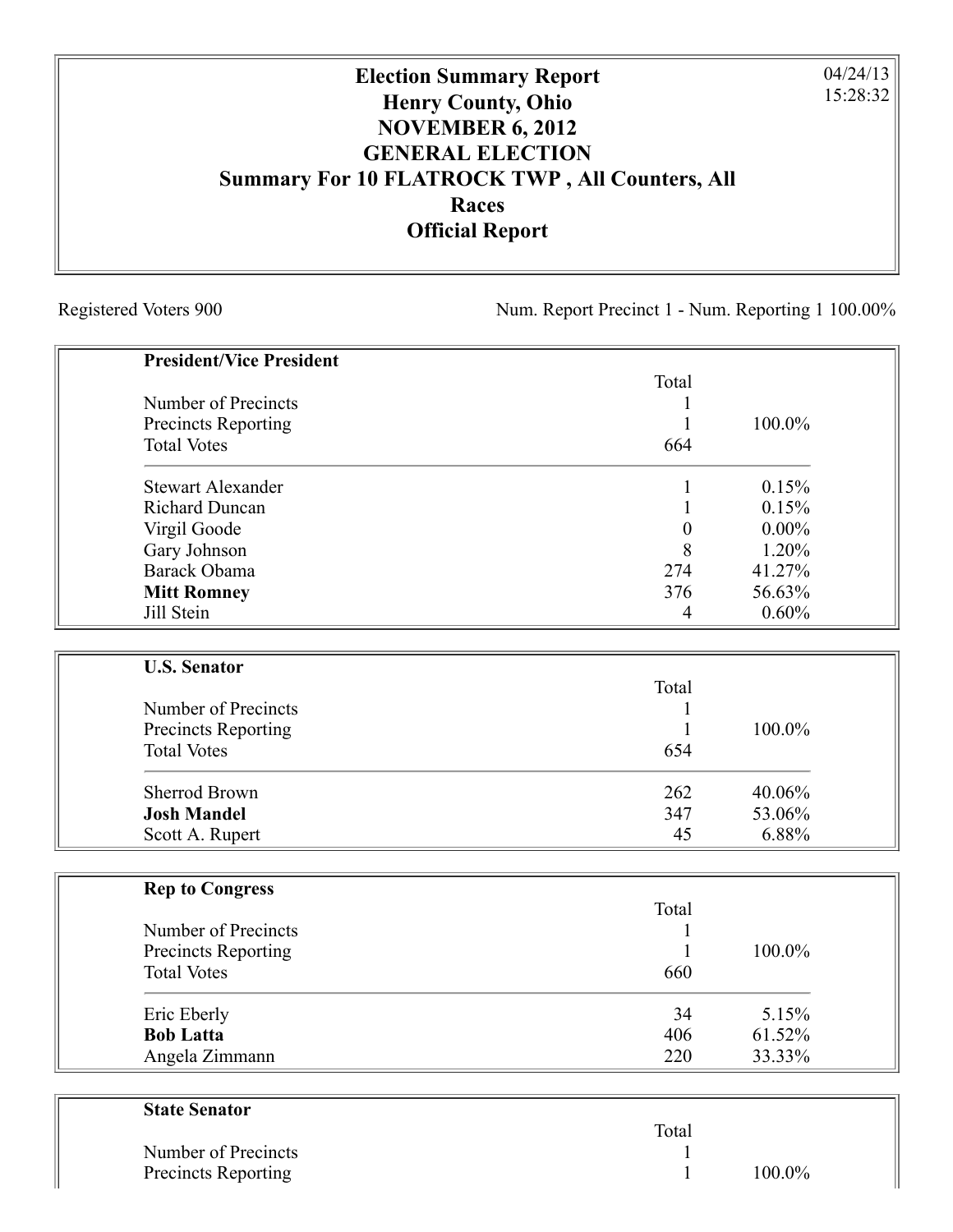| <b>Total Votes</b>                 | 416   |                  |  |
|------------------------------------|-------|------------------|--|
| <b>Cliff Hite</b>                  | 416   | 100.00%          |  |
| <b>State Representative</b>        |       |                  |  |
|                                    | Total |                  |  |
| Number of Precincts                |       |                  |  |
| Precincts Reporting                |       | 100.0%           |  |
| <b>Total Votes</b>                 | 631   |                  |  |
| John H. Vanover                    | 225   | 35.66%           |  |
| Lynn R. Wachtmann                  | 406   | 64.34%           |  |
|                                    |       |                  |  |
| <b>County Comm 1-2-2013</b>        | Total |                  |  |
| Number of Precincts                |       |                  |  |
| Precincts Reporting                |       | 100.0%           |  |
| <b>Total Votes</b>                 | 623   |                  |  |
| <b>Glenn A. Miller</b>             | 401   |                  |  |
| Richard C. Myers                   | 222   | 64.37%<br>35.63% |  |
|                                    |       |                  |  |
| County Comm 1-3-2013               |       |                  |  |
|                                    | Total |                  |  |
| Number of Precincts                |       |                  |  |
| Precincts Reporting                |       | 100.0%           |  |
| <b>Total Votes</b>                 | 466   |                  |  |
| <b>Robert E. Hastedt</b>           | 466   | 100.00%          |  |
|                                    |       |                  |  |
| <b>County Auditor</b>              | Total |                  |  |
| Number of Precincts                |       |                  |  |
| Precincts Reporting                |       | 100.0%           |  |
| <b>Total Votes</b>                 | 438   |                  |  |
| <b>Kevin Garringer</b>             | 438   | 100.00%          |  |
|                                    |       |                  |  |
| <b>Prosecuting Attorney</b>        |       |                  |  |
|                                    | Total |                  |  |
| Number of Precincts                |       |                  |  |
| Precincts Reporting                |       | 100.0%           |  |
| <b>Total Votes</b>                 | 460   |                  |  |
| John H. Hanna                      | 460   | 100.00%          |  |
|                                    |       |                  |  |
| <b>Clerk of Court Common Pleas</b> | Total |                  |  |
| Number of Precincts                |       |                  |  |
| Precincts Reporting                |       | 100.0%           |  |
| <b>Total Votes</b>                 | 442   |                  |  |
|                                    |       |                  |  |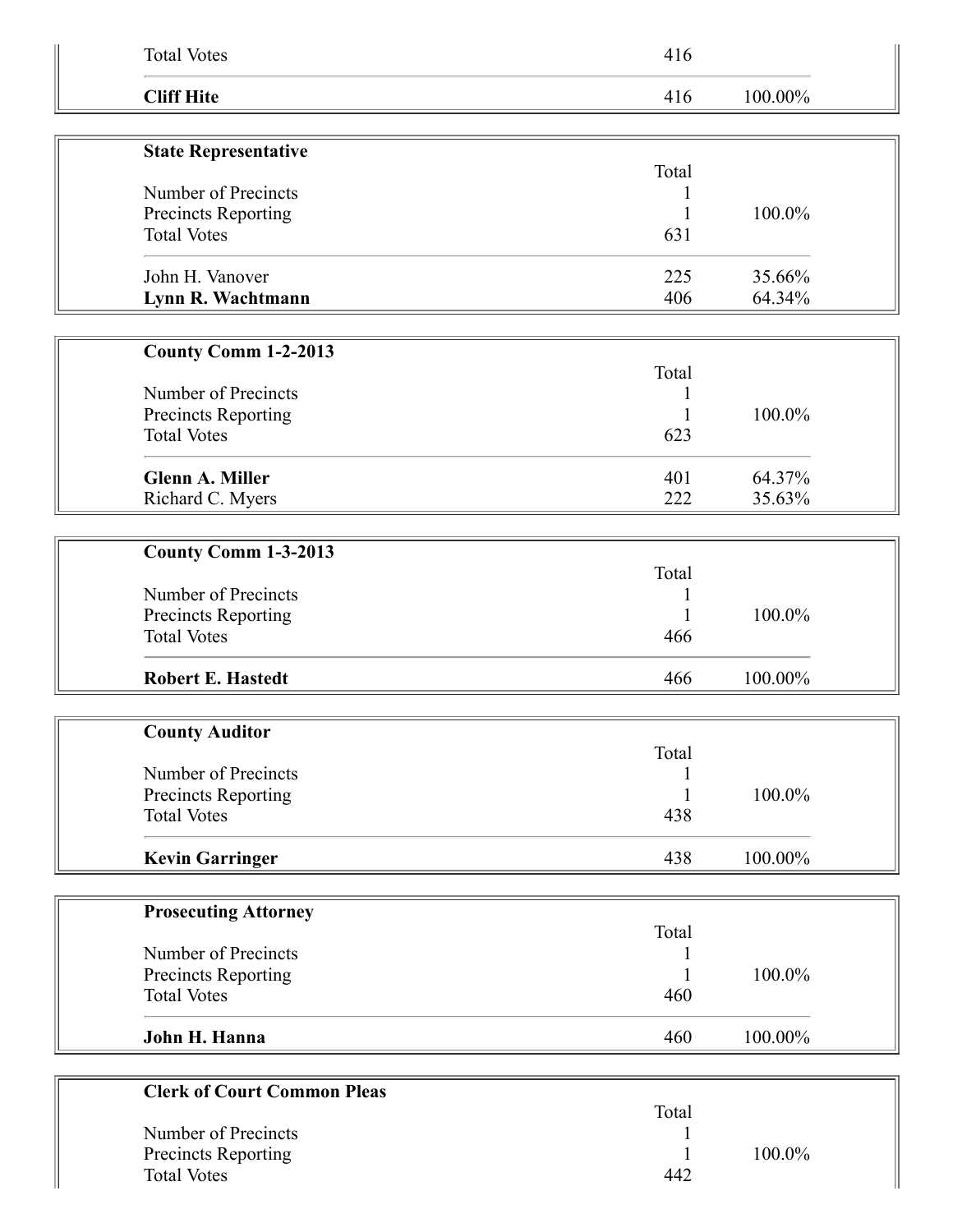|                | <b>Connie L. Schnitkey</b>                | 442   | 100.00% |
|----------------|-------------------------------------------|-------|---------|
| <b>Sheriff</b> |                                           |       |         |
|                |                                           | Total |         |
|                | Number of Precincts                       |       |         |
|                | Precincts Reporting<br><b>Total Votes</b> | 649   | 100.0%  |
|                |                                           |       |         |
|                | <b>Michael Bodenbender</b>                | 467   | 71.96%  |
|                | John J. Nye                               | 182   | 28.04%  |
|                |                                           |       |         |
|                | <b>County Recorder</b>                    | Total |         |
|                | Number of Precincts                       |       |         |
|                | Precincts Reporting                       |       | 100.0%  |
|                | <b>Total Votes</b>                        | 408   |         |
|                |                                           |       |         |
|                | Sara L. Myles                             | 408   | 100.00% |
|                | <b>County Treasurer</b>                   |       |         |
|                |                                           | Total |         |
|                | Number of Precincts                       |       |         |
|                | Precincts Reporting                       |       | 100.0%  |
|                | <b>Total Votes</b>                        | 629   |         |
|                | Zachary T. Riley                          | 279   | 44.36%  |
|                | <b>Calvin G. Spiess</b>                   | 350   | 55.64%  |
|                |                                           |       |         |
|                | <b>County Engineer</b>                    | Total |         |
|                | Number of Precincts                       |       |         |
|                | Precincts Reporting                       |       | 100.0%  |
|                | <b>Total Votes</b>                        | 433   |         |
|                |                                           |       |         |
|                | <b>Timothy J. Schumm</b>                  | 433   | 100.00% |
|                |                                           |       |         |
|                | <b>County Coroner</b>                     | Total |         |
|                | Number of Precincts                       |       |         |
|                | Precincts Reporting                       |       | 100.0%  |
|                | <b>Total Votes</b>                        | 469   |         |
|                | <b>Marek Skoskiewicz</b>                  | 469   | 100.00% |
|                |                                           |       |         |
|                | <b>State Board of Education</b>           |       |         |
|                |                                           | Total |         |
|                | Number of Precincts                       |       |         |
|                | Precincts Reporting                       |       | 100.0%  |
|                | <b>Total Votes</b>                        | 451   |         |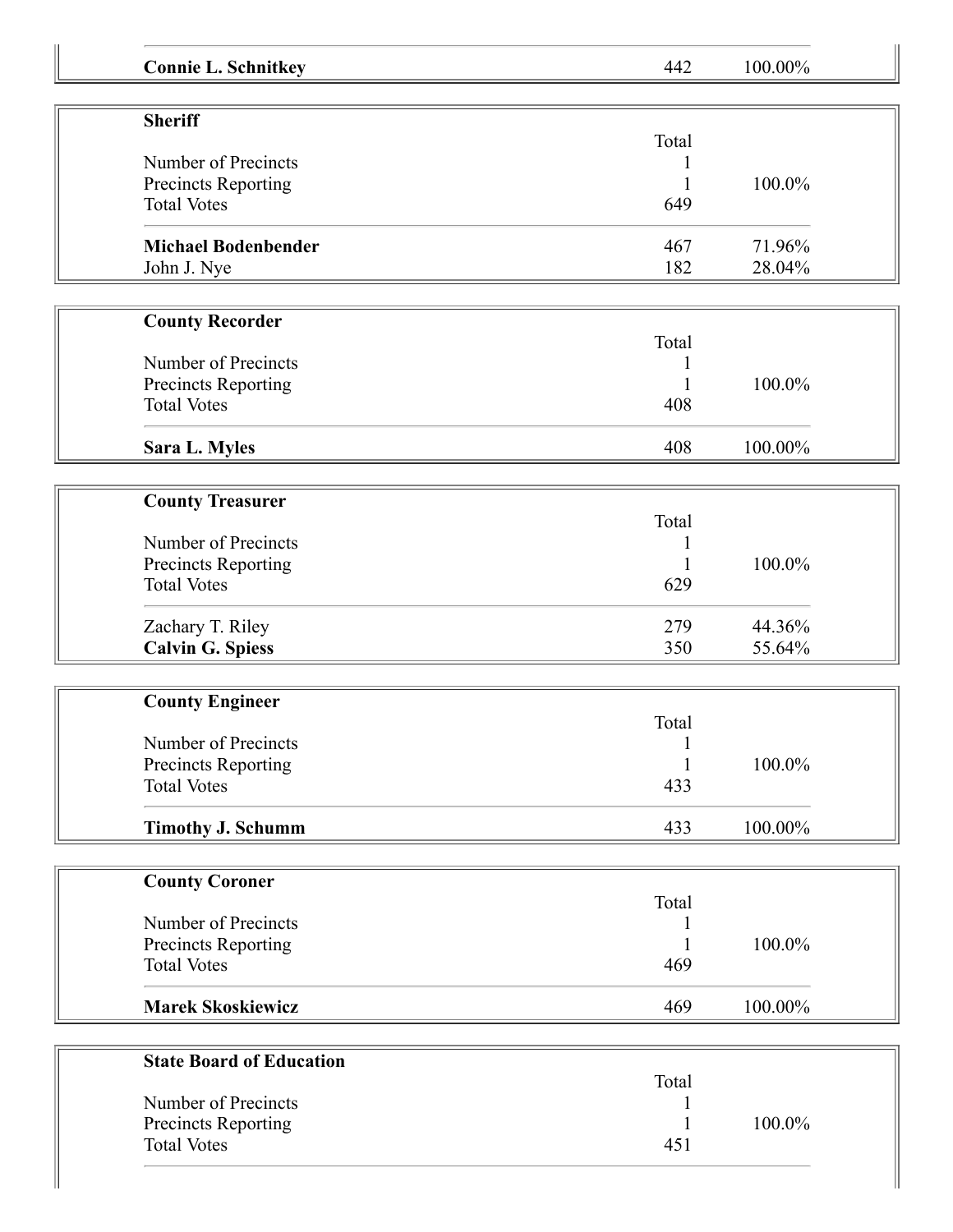| <b>Ann E. Jacobs</b>                      | 302        | 66.96%  |
|-------------------------------------------|------------|---------|
|                                           |            |         |
| Justice Sup Crt 1-1-2013                  |            |         |
| Number of Precincts                       | Total<br>1 |         |
| Precincts Reporting                       |            | 100.0%  |
| <b>Total Votes</b>                        | 502        |         |
|                                           |            |         |
| <b>Terrence O"Donnell</b>                 | 349        | 69.52%  |
| Mike Skindell                             | 153        | 30.48%  |
|                                           |            |         |
| Justice Sup Crt 1-2-2013                  | Total      |         |
| Number of Precincts                       |            |         |
| Precincts Reporting                       | 1          | 100.0%  |
| <b>Total Votes</b>                        | 487        |         |
| <b>Robert R. Cupp</b>                     | 267        | 54.83%  |
| William M. O'Neill                        | 220        | 45.17%  |
|                                           |            |         |
| <b>Justice Sup Crt 12-31-2014</b>         |            |         |
|                                           | Total      |         |
| Number of Precincts                       |            |         |
| Precincts Reporting                       |            | 100.0%  |
| <b>Total Votes</b>                        | 478        |         |
| Yvette McGee Brown                        | 149        | 31.17%  |
| <b>Sharon L. Kennedy</b>                  | 329        | 68.83%  |
|                                           |            |         |
| <b>Judge of Court of Appeals</b>          |            |         |
|                                           | Total      |         |
| Number of Precincts                       |            |         |
| Precincts Reporting<br><b>Total Votes</b> | 373        | 100.0%  |
|                                           |            |         |
| John R. Willamowski                       | 373        | 100.00% |
|                                           |            |         |
| <b>State Issue 1</b>                      |            |         |
| Number of Precincts                       | Total      |         |
| Precincts Reporting                       |            | 100.0%  |
| <b>Total Votes</b>                        | 603        |         |
|                                           |            |         |
|                                           | 164        | 27.20%  |
| <b>YES</b><br>NO                          | 439        | 72.80%  |

| Dialu 1994 $\mathcal{L}$   |       |           |
|----------------------------|-------|-----------|
|                            | Total |           |
| Number of Precincts        |       |           |
| <b>Precincts Reporting</b> |       | $100.0\%$ |
|                            |       |           |